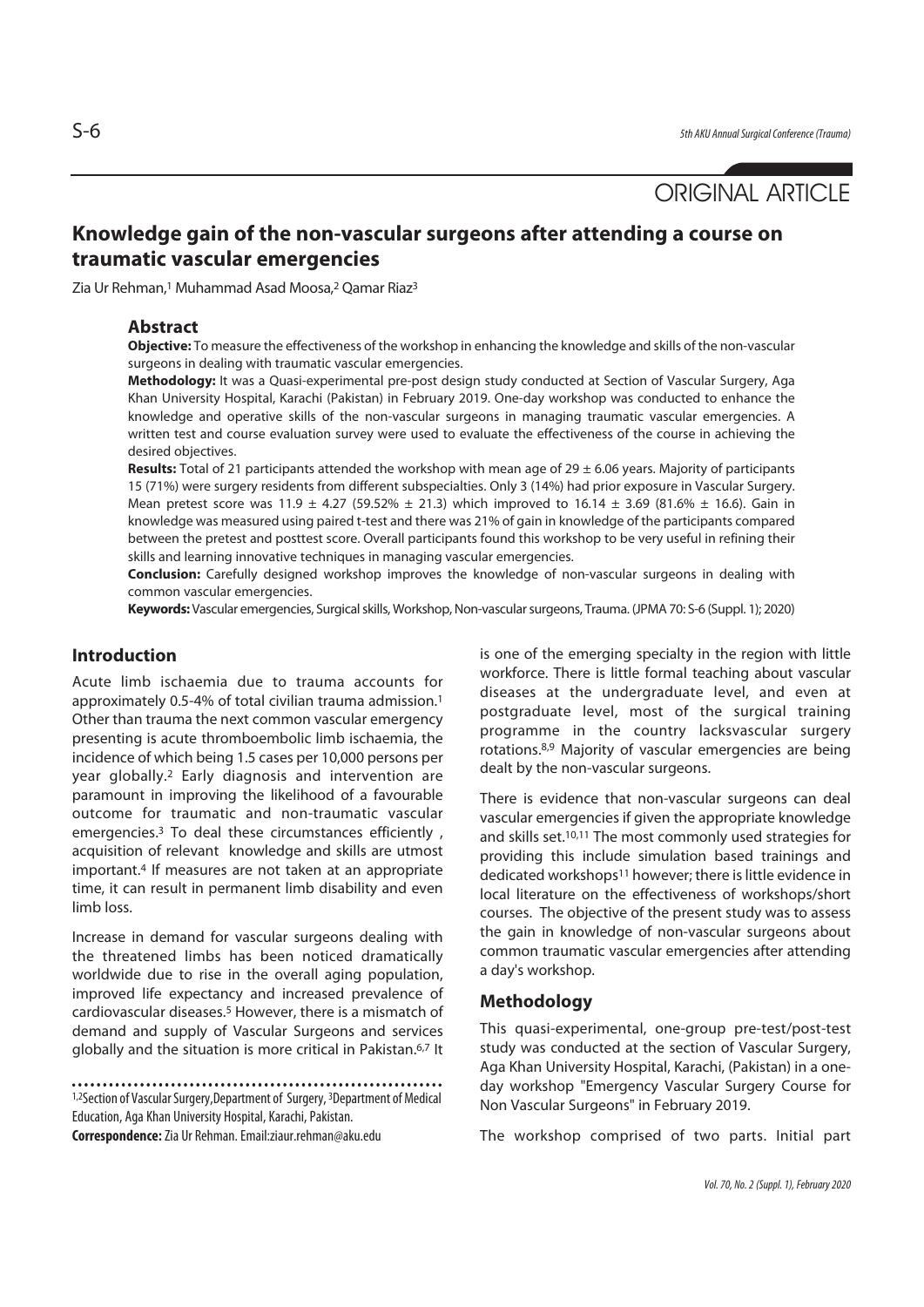consisted of interactive lectures providing theoretical knowledge related to common vascular emergencies such as acute limb ischaemia, peripheral and abdominal vascular trauma and damage control maneuvers in dealing with these emergencies. This was followed by video demonstration and hands-on training on various vascular surgical skills on bovine models. That included vessel exposure and handling, performing arteriotomy and primary closure, performing end-to-end anastomosis, shunt placement as a damage control maneuver, performing embolectomy and doing fasciotomy.

A single-group, pretest/posttest design was used to evaluate the improvement in knowledge of the course participants. The test consisting of 20 one-best type multiple choice questions (MCQs) which were developed by one of the course faculty to be used both as pre and the post-test. The questions were carefully constructed to assess the clinical judgment, application, and synthesis of knowledge related to content of the workshop. The questions were reviewed for clarity and agreement on key by another faculty member. An example of one-best type MCQ is given below:

Q: A 35 years old lady, presented with Glasgow Coma Score (GCS) of 10 after a road traffic accident. She remained hypotensive despite fluid resuscitation. Her left lower leg was severely mangled with obvious open fractures and extensive soft tissue injury. The patient could not move the limb, pulses were absent, and the limb was cold on touch. What was the best way to manage the injured limb?

A. Externally fixate the fractures followed by revascularization

B. Revascularize the limb, then externally fixate

- C. Amputate the injured limb
- D. Reduce fracture and stent across vascular injuries

A 5-point Likert-type survey was also administered to measure participants' satisfaction with the workshop. Verbal informed consent was taken from all the participants.

Descriptive analysis including mean, percentages, and standard deviation (SD) were calculated using IBM Statistical Package for the Social Sciences (IBM SPSS Statistics; Armonk, NY, USA) version 20.0. Gain in knowledge was defined as difference between the post-test and the pre-test scores and was taken as a measure of course effectiveness and calculated using paired samples t-test. One-way ANOVA was used to measure difference in test scores across groups. A pvalue of <0.05 was taken as significant.

#### **Results**

A total of 21 participants attended the workshop. All the participants were surgeons interested in dealing with vascular emergencies. Of these 15 (71.5%) were residents at different levels in different surgical specialties. Majority of the participants (95%) were from within the city while only one participant was from outside the city. The mean age of the participants was 29±6.06 years. Of the participants 12(57%) were males and rest were females. Two participants were practicing independently while the rest were working in different teaching hospitals. The experience of the participants ranged from 6 months to 5 years. One of the participants had a vast surgical exposure of 25 years as he had been practicing General Surgery throughout this time. Only 3 participants had some prior formal experience or exposure in vascular surgery. Demographic data of the workshop participants is given in Table-1.

Mean pretest score was 11.9± 4.27 (59.52%±21.3) which improved to  $16.14 \pm 3.69$  (81.6% $\pm 16.6$ ). Mean gain in knowledge measured using paired t test was 5.99 (p<0.0001; 95% CI: 5.97-2.89) (Table-2). Mean gain in knowledge taken as difference between post-test and

**Table-1:** Demographics of the course participants.

|                                         | N(% )     |
|-----------------------------------------|-----------|
| Gender                                  |           |
| Male                                    | 12(57.2)  |
| Female                                  | 9(42.8)   |
| <b>Speciality</b>                       |           |
| General surgery                         | 10(47.6)  |
| Paediatric surgery                      | 2(9.5)    |
| Orthopaedics                            | 4(19)     |
| Neurosurgery                            | 1(4.8)    |
| <b>Participants Level</b>               |           |
| Consultant                              | 3(14.3)   |
| Resident                                | 15(71.5)  |
| Intern                                  | 4(19.1)   |
| <b>Experience level</b>                 |           |
| Less than 1 year                        | 7(33.3)   |
| 1-3 years                               | 9(42.8)   |
| More than 3 years                       | 5(23.8)   |
| <b>Practice type</b>                    |           |
| Private practice                        | 2(9.5)    |
| Teaching institute                      | 16 (76.2) |
| <b>Location</b>                         |           |
| Within Karachi                          | 20 (95.2) |
| Outside Karachi                         | 1(4.8)    |
| Previous experience in vascular surgery |           |
| Yes                                     | 3(14.3)   |
| No                                      | 18 (85.7) |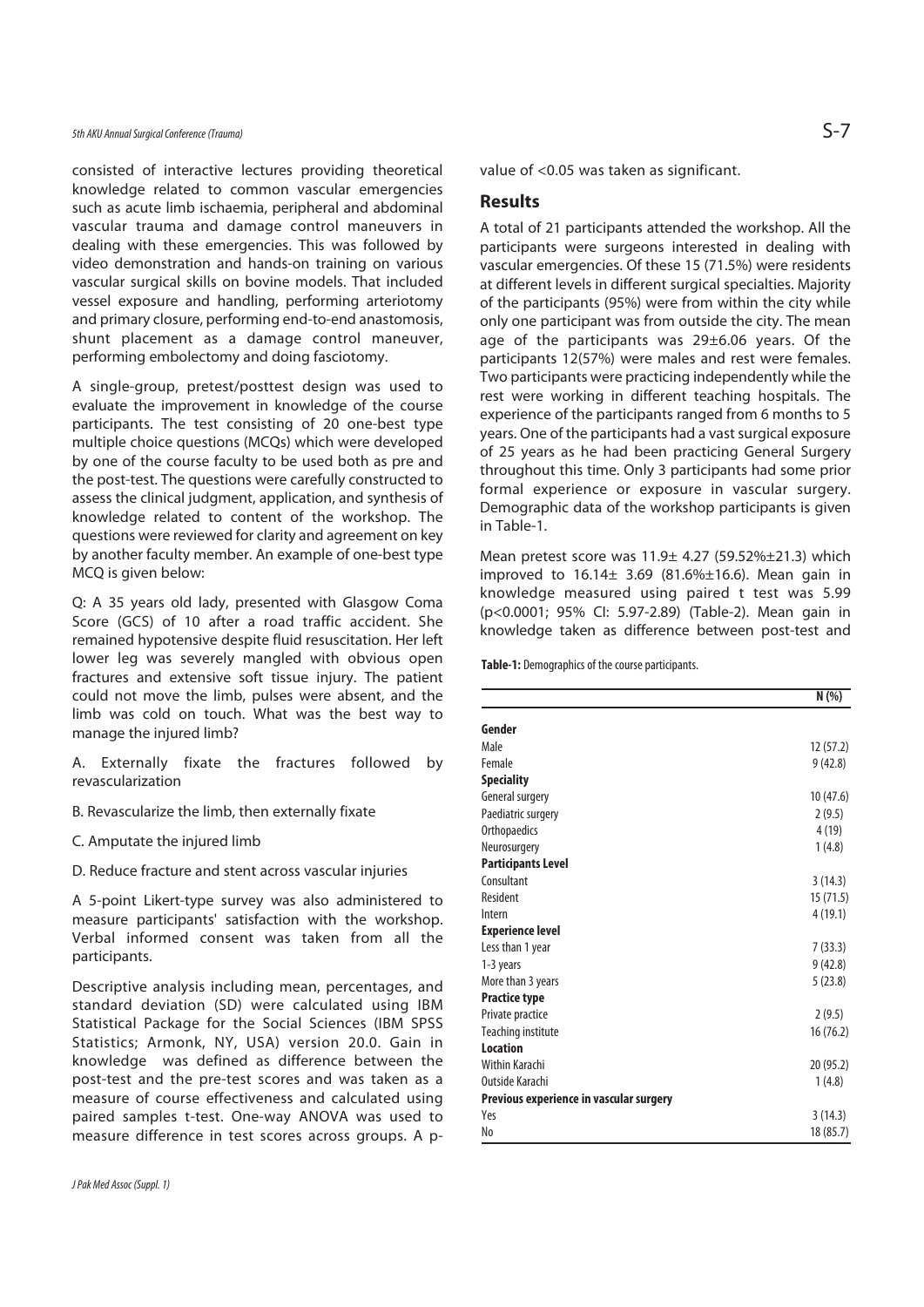| Table-2: Test scores and gain in knowledge of the course participants. |  |  |
|------------------------------------------------------------------------|--|--|
|------------------------------------------------------------------------|--|--|

|                      | Mean $\pm$ SD    | $% \pm SD$       | Min.     | Max. |  |
|----------------------|------------------|------------------|----------|------|--|
|                      |                  |                  |          |      |  |
| Pre test scores      | $11.90 \pm 4.27$ | $59.52 \pm 21.3$ | 6        | 18   |  |
| Post test scores     | $16.33 + 3.34$   | $82.14 + 16.7$   | 8        | 20   |  |
| Difference in scores |                  |                  |          |      |  |
| (gain in knowledge)  | $4.43 \pm 3.38$  | $72.6 + 16.4$    | $\Omega$ | 17   |  |

\*p<0.001. SD: Standard deviation; Min: minimum; Max: maximum.

**Table-3:** Course evaluation by participants.

|                                          | <b>Excellent</b> |             | <b>Very Good Satisfactory</b> |
|------------------------------------------|------------------|-------------|-------------------------------|
|                                          |                  |             |                               |
| Overall Assessment of the workshop       | 12 (57.2%)       | $7(33.3\%)$ | $2(9.5\%)$                    |
| Knowledge sufficient to improve practice | 11 (52.4%)       | $9(42.9\%)$ | $1(4.8\%)$                    |
| Was the workshop useful                  | 11(52.4%)        | $7(33.3\%)$ | 3(14.3%)                      |
| Will you recommend to your colleagues    | 15 (71.4%)       | $5(23.8\%)$ | $1(4.8\%)$                    |

pre-test scores was 22.6%. An increase in scores of 30% or more was observed in 8 (40%) participants while 12 (60%) participants showed a  $\geq$  20% increase in scores. The test scores are shown in Figure. The improvement in mean test scores (gain in knowledge) was observed across the whole group in the subgroup analysis and no significant difference was observed on the basis of difference in age, gender, specialty and prior experience.

A short survey using 5-point Likert type questionnaire was conducted at the end of the activity to assess participants' self-perceived satisfaction with acquisition of skills. Participants found workshop useful in improving their knowledge and skills in managing vascular emergencies.



Majority of the participants graded the activity as very good or excellent. Evaluation scores (%) are given in Table-3.

#### **Discussion**

Workshops/short courses on situations dealt on a regular basis by medical professional give them a good opportunity to share their difficulties in dealing these situations and refine their skills. This was reflected by the increase in knowledge by 22.6% of participants as observed in this study by a pretest and posttest evaluation, and also an ample amount of the trainees (71.5%) who attended this workshop felt the need of orienting themselves with the vascular emergencies as there has been a recent rise in these emergencies and issues of their timely referrals. This was also observed in another local study by Khan A R et al,12 who found that among various reasons, inability of the primary care physician to diagnose an ischaemic limb and to timely refer to a vascular surgeon was the leading cause of delayed presentation to a vascular surgeon and resultant limb loss.

General surgeons and emergency physicians are often the first or the only contact for patients in case of trauma and vascular emergencies so this requires devising a protocol for non-vascular surgeons working in peripheries. Imparting knowledge and skills of managing peripheral vascular injuries to non-vascular surgeons can fill the "expertise gap". Conveying basic limb saving maneuvers of vessel handling, getting proximal and distal vessel control, performing embolectomy and fasciotomy can make a lot of difference in managing

these patients. Literature suggests different strategies including simulation for teaching surgical skills however, cadaveric based workshops are considered to be the most beneficial method of teaching anatomy and improving operative skills.13 Using this mode of refining skills has been one of the strength of this course. Short and focused discussions and skill sessions on such workshop platforms bridge the gap of lack of formal training and management of such emergencies during the training period of the participants.14 This was also



**Figure:** Comparison of participants' pre and post test scores.